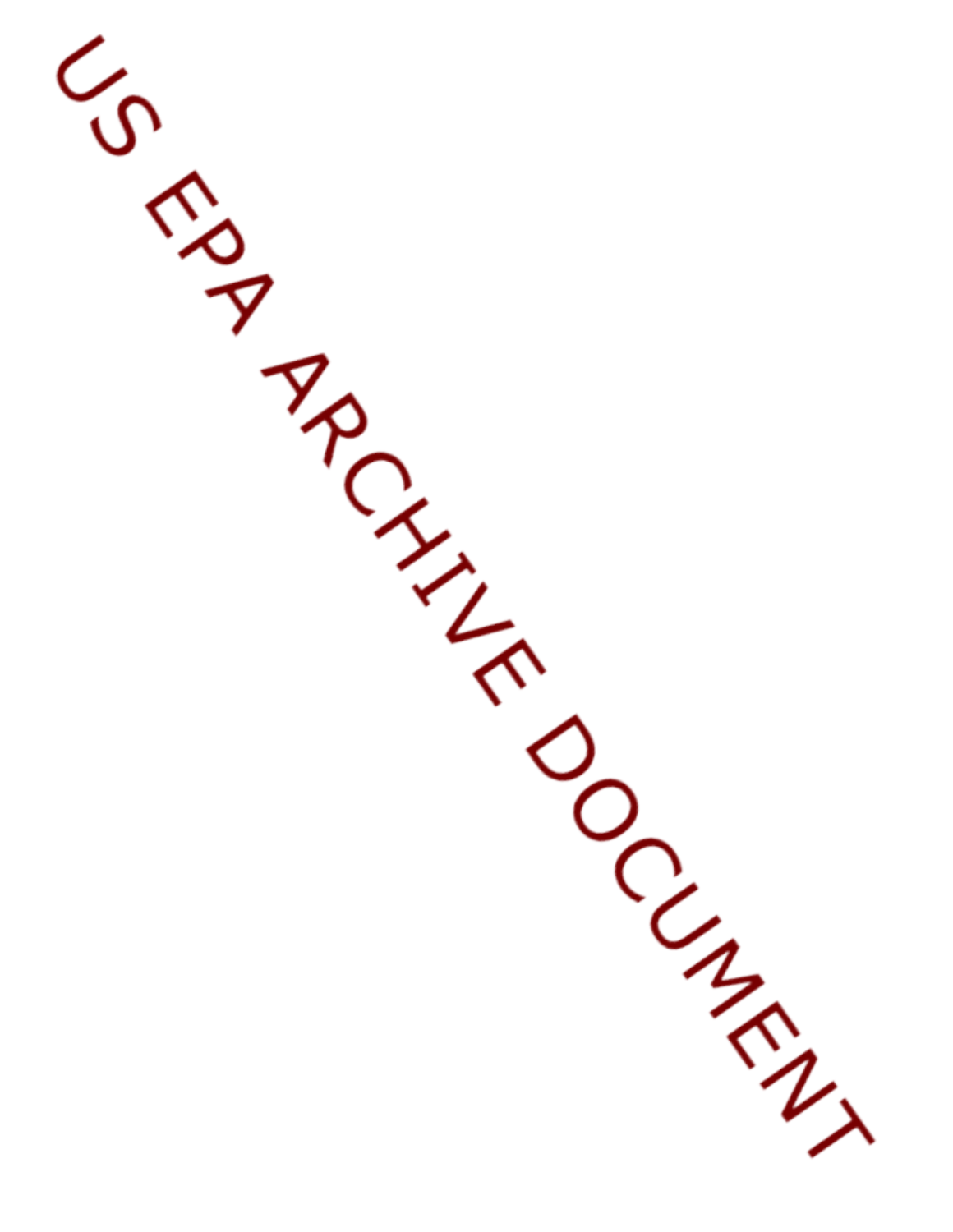| <b>AGENCY:</b>             | <b>ENVIRONMENTAL PROTECTION AGENCY (EPA)</b>                                                                                                                                                                                                                                                                     |  |  |  |
|----------------------------|------------------------------------------------------------------------------------------------------------------------------------------------------------------------------------------------------------------------------------------------------------------------------------------------------------------|--|--|--|
| <b>TITLE:</b>              | "COMMUNITY ACTION FOR A RENEWED ENVIRONMENT (CARE)<br>PROGRAM"                                                                                                                                                                                                                                                   |  |  |  |
| <b>ACTION:</b>             | <b>Request for Proposals (RFP)</b>                                                                                                                                                                                                                                                                               |  |  |  |
| <b>RFP Number:</b>         | EPA-OAR-IO-08-02                                                                                                                                                                                                                                                                                                 |  |  |  |
| <b>CFDA:</b>               | 66.035                                                                                                                                                                                                                                                                                                           |  |  |  |
| <b>SUMMARY:</b>            | Formal Agency responses to questions regarding the subject RFP                                                                                                                                                                                                                                                   |  |  |  |
| DATE:                      | <b>February 12, 2008</b>                                                                                                                                                                                                                                                                                         |  |  |  |
|                            |                                                                                                                                                                                                                                                                                                                  |  |  |  |
| <b>Eligible Applicants</b> |                                                                                                                                                                                                                                                                                                                  |  |  |  |
| Question 1:                | I am curious to know whether or not a community group that is not a non-profit is eligible for the<br>CARE grant? Does community organization have to be a 501c3? Are 501(c)(3)s eligible? Are<br>local hospital foundations eligible?                                                                           |  |  |  |
| Answer:                    | According to the RFP, a $501(c)(3)$ is eligible. A community group or hospital foundation or<br>other organization must be a non-profit as defined by OMB Circular A-122. The Circular<br>defines a non-profit as:                                                                                               |  |  |  |
|                            | "any corporation, trust, association, cooperative, or other organization which:                                                                                                                                                                                                                                  |  |  |  |
|                            | 1) is operated primarily for scientific, educational, service, charitable, or similar purposes in the<br>public interest;<br>(2) is not organized primarily for profit; and                                                                                                                                      |  |  |  |
|                            | (3) uses its net proceeds to maintain, improve, and/or expand its operations. For this purpose, the<br>term "non-profit organization" excludes (i) colleges and universities; (ii) hospitals; (iii) State,<br>local, and federally-recognized Indian tribal governments; and (iv) those non-profit organizations |  |  |  |

Question 2: I am not an agency, only an individual but looking over the grant requirements it is to prevent pollution; well that is what I am trying to do also. Is it possible for me to apply?

which are excluded from coverage of this Circular in accordance with paragraph 5.

Answer: Individuals are not eligible to apply for CARE Cooperative Agreements.

Question 3: Are local county health departments eligible to apply for CARE program funding?

Answer: If the county health department is an agency of the county or other local or tribal government entity they could apply. However, in some states the county health department is part of the State government. In those States they can not apply since State agencies are ineligible. They could of course be a partner working on a CARE project that has an eligible grantee.

Question 4: Is a Council of Governments eligible to be an applicant for the CARE Program? We are a regional planning organization that serves city and county governments who are members of the Council.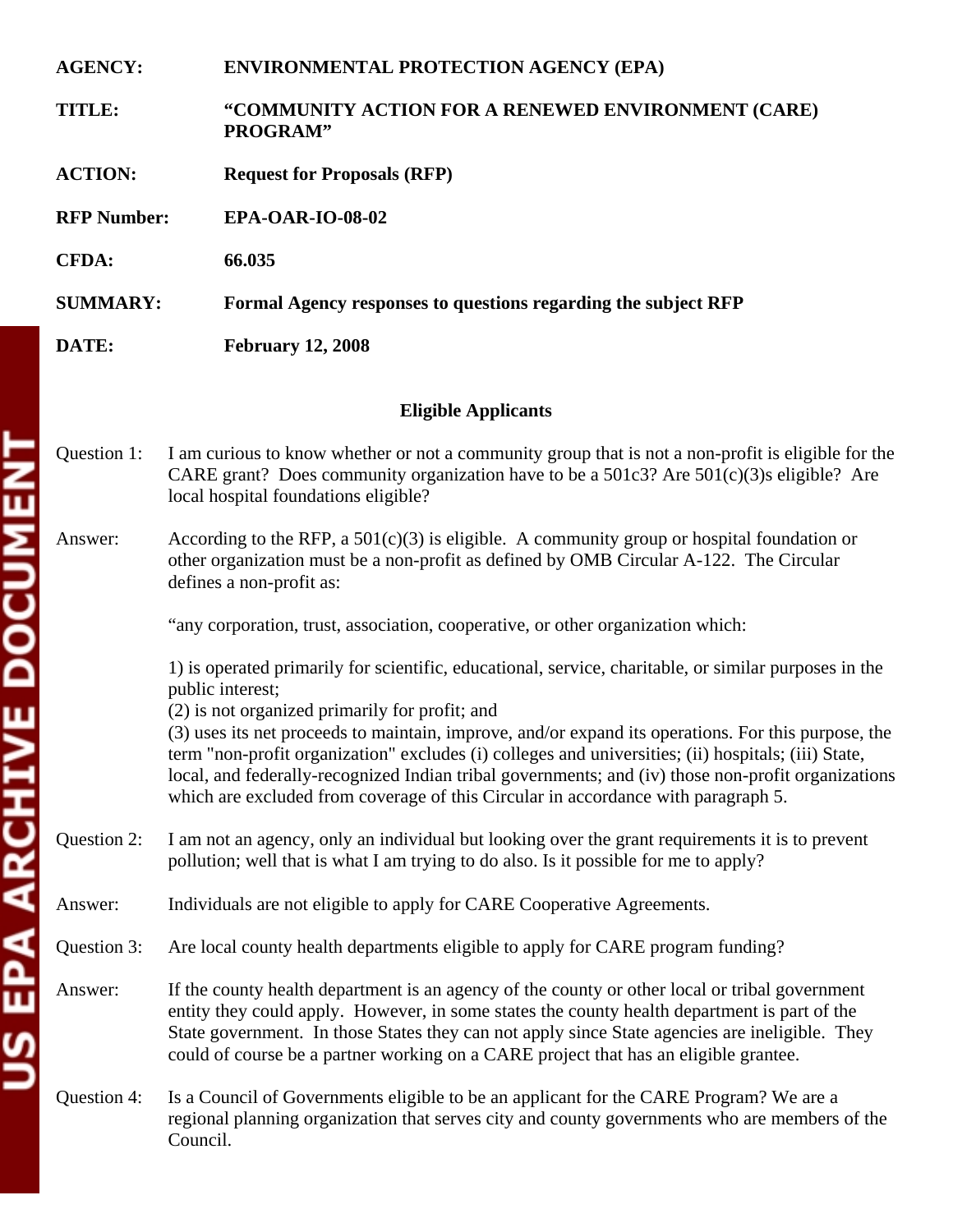|                      | Question 5:  | Will CARE consider funding a Level I and a Level II grant for a community? We would like to<br>submit a Level I grant but do not want to interfere with the community's larger collaboration that<br>may be seeking Level II funding.                                                                                                                                                                                                                                                                                               |
|----------------------|--------------|-------------------------------------------------------------------------------------------------------------------------------------------------------------------------------------------------------------------------------------------------------------------------------------------------------------------------------------------------------------------------------------------------------------------------------------------------------------------------------------------------------------------------------------|
|                      | Answer:      | According to the RFP an applicant (organization) can submit only one proposal. An<br>organization could partner in more than one CARE project or proposal. However, you should be<br>aware that it is EPA's intent, to the extent it can, provide geographic diversity in the CARE<br>projects. As a practical matter, it is highly unlikely that we would have two CARE Cooperative<br>Agreements in the same community.                                                                                                           |
|                      | Question 6:  | In Puerto Rico, nonprofits apply for certification under Section 1101 under the PR Internal<br>Revenue Code and are not directed to apply under any other code, are they eligible as non-<br>profits?                                                                                                                                                                                                                                                                                                                               |
|                      | Answer:      | If you are legally recognized as a non-profit in Puerto Rico you are eligible. Similarly, if an<br>organization qualifies as a non-profit organization under state law, that organization also is<br>eligible.                                                                                                                                                                                                                                                                                                                      |
|                      | Question 7:  | Are 501 C (4) non profits eligible to apply -or only 501(c) 3?                                                                                                                                                                                                                                                                                                                                                                                                                                                                      |
|                      | Answer:      | No. Non profits that meet the definition of non profit under OMB Circular A-122, with the<br>exception of Nonprofits that fall under Section 501(c)(4) of the Internal Revenue Act and lobby,<br>are eligible. Nonprofits can demonstrate eligibility by providing documentation of nonprofit<br>status under the state law in which the organization was incorporated or by providing evidence<br>that the IRS considers the organization exempt from taxation under $501(c)(3)$ , $501(c)(6)$ or<br>another provision of the IRS. |
|                      | Question 8:  | 1. Will the community spanning across the border be eligible providing that all other criteria<br>are met?<br>2. Are non-US institutions eligible to provide services/be partners providing that this is the<br>only option/the most efficient option available?                                                                                                                                                                                                                                                                    |
|                      | Answer:      | Border communities are eligible for funding provided the money goes to an American grantee.<br>Once an American grantee gets the money they can use a non-American entity to provide<br>services if all other criteria for efficiently spending money are met.                                                                                                                                                                                                                                                                      |
| <b>Documentation</b> |              |                                                                                                                                                                                                                                                                                                                                                                                                                                                                                                                                     |
|                      | Question 9:  | What kind of documents do you require from a subaward/subcontract?                                                                                                                                                                                                                                                                                                                                                                                                                                                                  |
|                      |              |                                                                                                                                                                                                                                                                                                                                                                                                                                                                                                                                     |
|                      | Answer:      | What EPA requires is outlined in Section IV, "Application and Submission Information", of the<br>RFP. Letters of commitment from a proposed subcontract is sufficient.                                                                                                                                                                                                                                                                                                                                                              |
|                      |              | Eligible entities/applicants whose initial proposals are tentatively selected for award will be<br>requested to submit final applications. EPA may request additional documentation regarding<br>subawards/subcontracts when final applications are submitted.                                                                                                                                                                                                                                                                      |
|                      | Question 10: | We hope to work with EPA around some of the project ideas we have, so we don't have specific                                                                                                                                                                                                                                                                                                                                                                                                                                        |

Answer: An organization of local government or local officials would be eligible to be an applicant.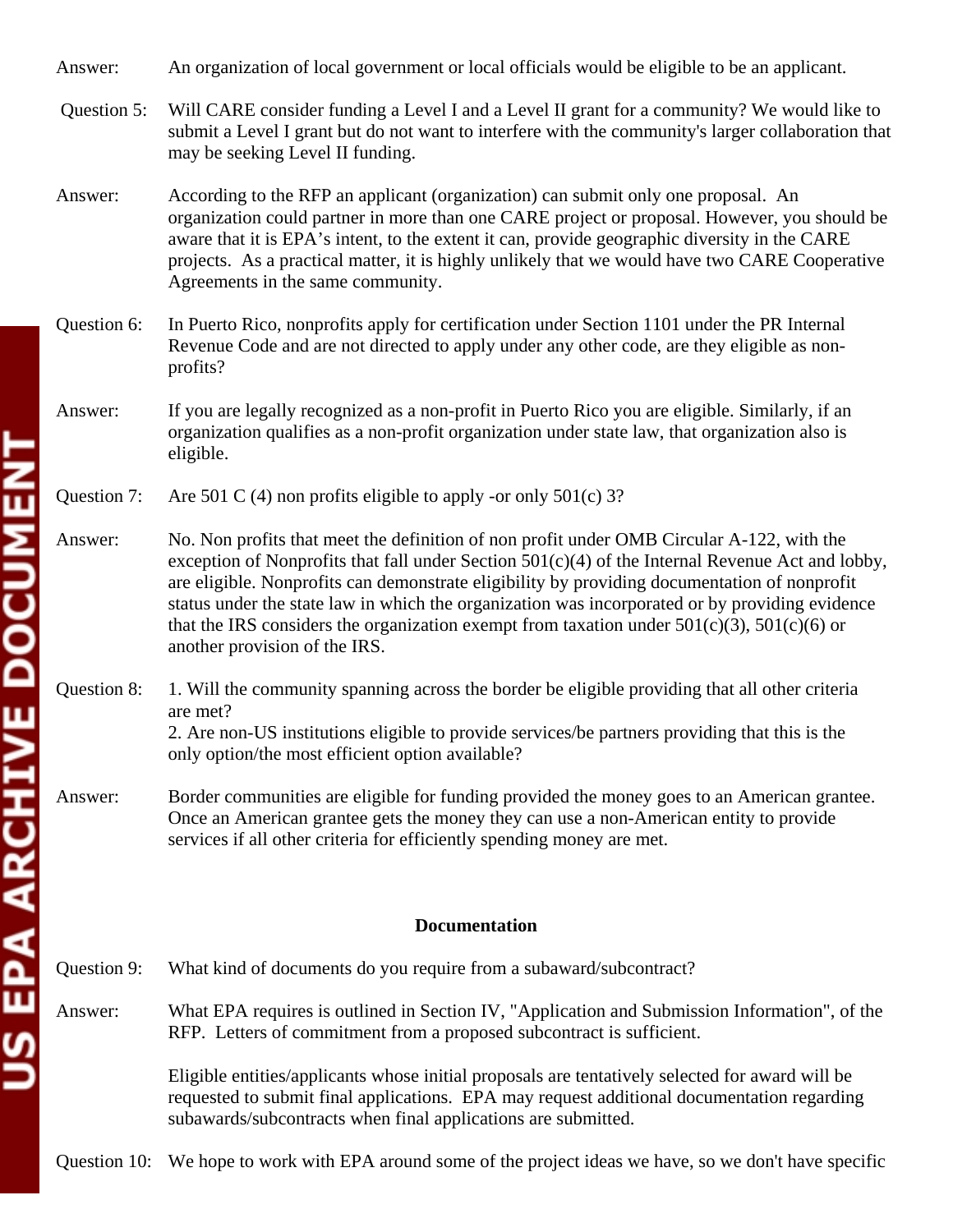breakdown of costs in some cases (i.e. in terms of personnel, contract, supplies). How would you like us to proceed?

Answer: Your budget narrative is an estimate. Guidance on preparing a budget can be found at:

## <http://www.epa.gov/ogd/recipient/tips.htm>

 EPA may request additional, more specific budget information when final applications are requested from those entities/applicants whose proposals have been tentatively selected for award.

- Question 11: In addressing the criteria "organizational capacity," it's not clear what information you want regarding prior EPA grants. Do you simply want to know that we are current with all required reports, or do you want to know what we have accomplished substantively?
- Answer: Your response should describe other projects that you have successfully managed, or organizational features and controls that will help ensure the project can be effectively managed and successfully completed. You must describe and provide substantiation of your ability to manage a project such as the one proposed. Please also describe the system(s) that will be used to appropriately manage, expend, and account for Federal funds. If the you are, or have been, a recipient of an EPA grant/cooperative agreement in the last 3 years the applicant must provide information regarding compliance reporting measures, and annual financial status reporting. If for some reason you have problems complying with some of the requirements of previous federal grants, you may also want to include how those problems were resolved and what measures have been put in place to avoid the same problems to happen in the future.
- Question 12: Regarding the letters of commitment from collaborating organizations, agencies, or entities, what level of commitment is required? For example, do we need to obtain a memorandum of understanding or is it fine to have a letter of commitment signed by the representative that will be collaborating with us on the project?
- Answer: A letter of commitment by a representative of the organization is sufficient. Please remember that EPA reserves the right to contact organizations to verify their commitment.
- Questions 13: Are there any required supporting documents for ex. 990-forms, bi-laws, articles of incorporation, IRS  $501(c)3$  tax letters etc. that need to be included with the grant application. We will be applying for a level I grant.
- Answer: No, you do not need to include these forms with your application, although you may be asked for some of them if you are selected.
- Questions 14: I am interesting in applying for a CARE Cooperative Agreement unfortunately I am unable to fill out the application over my computer, I was hoping you could tell me where to obtain the application papers. I look forward to your response

Answer: To get information on the EPA grant process including any grant related forms please go to: <http://www.epa.gov/ogd/>

> Alternatively, if you are willing to use a delivery service, instead of grants.gov to submit your application you can go to: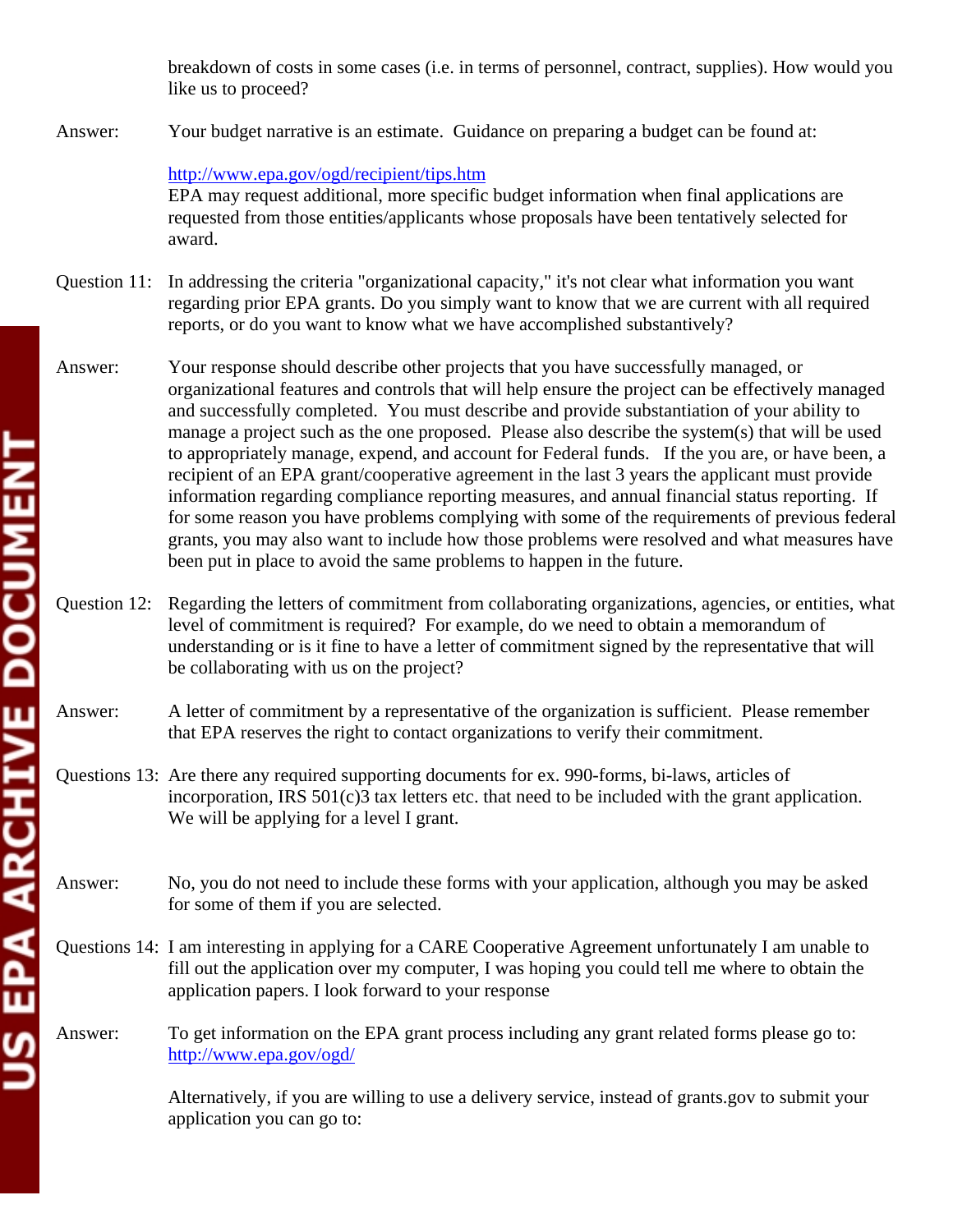<http://www.whitehouse.gov/omb/grants/sf424.pdf>and download the only "form" you need to fill out.

 In addition, to your SF 424 you must submit your Project Narrative as required by the Request for Proposals (RFP). While you must follow the format described in the RFP there is no specific form to download. Remember to follow the instructions and address the evaluation criteria.

Questions 15: We are submitting our CARE application via gants.gov. Can letters of support be attached to the application as a PDF file? I read in the RFP that the narrative should be in Word but didn't see any mention of what format is necessary for supplemental attachments? Thank you.

Answer: PDF files are fine.

#### **Speaking to Someone**

Question 16: I understand that formal questions are requested in writing, but it would be quite helpful to learn more informally about the genesis of the program and the results EPA hopes for. Is there a contact officer I can speak with to ask further detailed questions about the program or the details of my proposal?

## Answer: Because this is an open competitive opportunity, in the interest of fairness, we are unable to meet with individual potential applicants to discuss details of the program or proposal development. Specific questions regarding the solicitation to the must be submitted as stated in the RFP:

"All questions or comments must be communicated in writing via postal mail, facsimile, or by using our website listed above. Answers will be posted, bi-weekly, until the closing date of this announcement at the OAR Grants/Funding webpage [\(http://www.epa.gov/air/grants\\_funding.html\)](http://www.epa.gov/air/grants_funding.html).

Send mail to: US EPA Attn: CARE Program Mail Code 8001A 1200 Pennsylvania Avenue, NW Washington, DC 20460

Send fax to: 202-564-7739 (attention CARE program)

Go to our website, and click on the words contact us at the bottom of the screen: www.epa.gov/care"

Of course additional information about the program can be accessed at www.epa.gov/care.

Question 17: We have a specific idea and want to submit a question to the website to see if it is something that is eligible for CARE technical assistance? Can you provide any information?

Answer: Because this is a competitive process, we can not answer specific questions about whether one idea or another is eligible for funding. In addition, it is hard to evaluate projects based on short descriptions. However, in order to give you some guidance we would remind everyone that, as stated in the RFP, CARE will "form collaborative partnerships, develop a comprehensive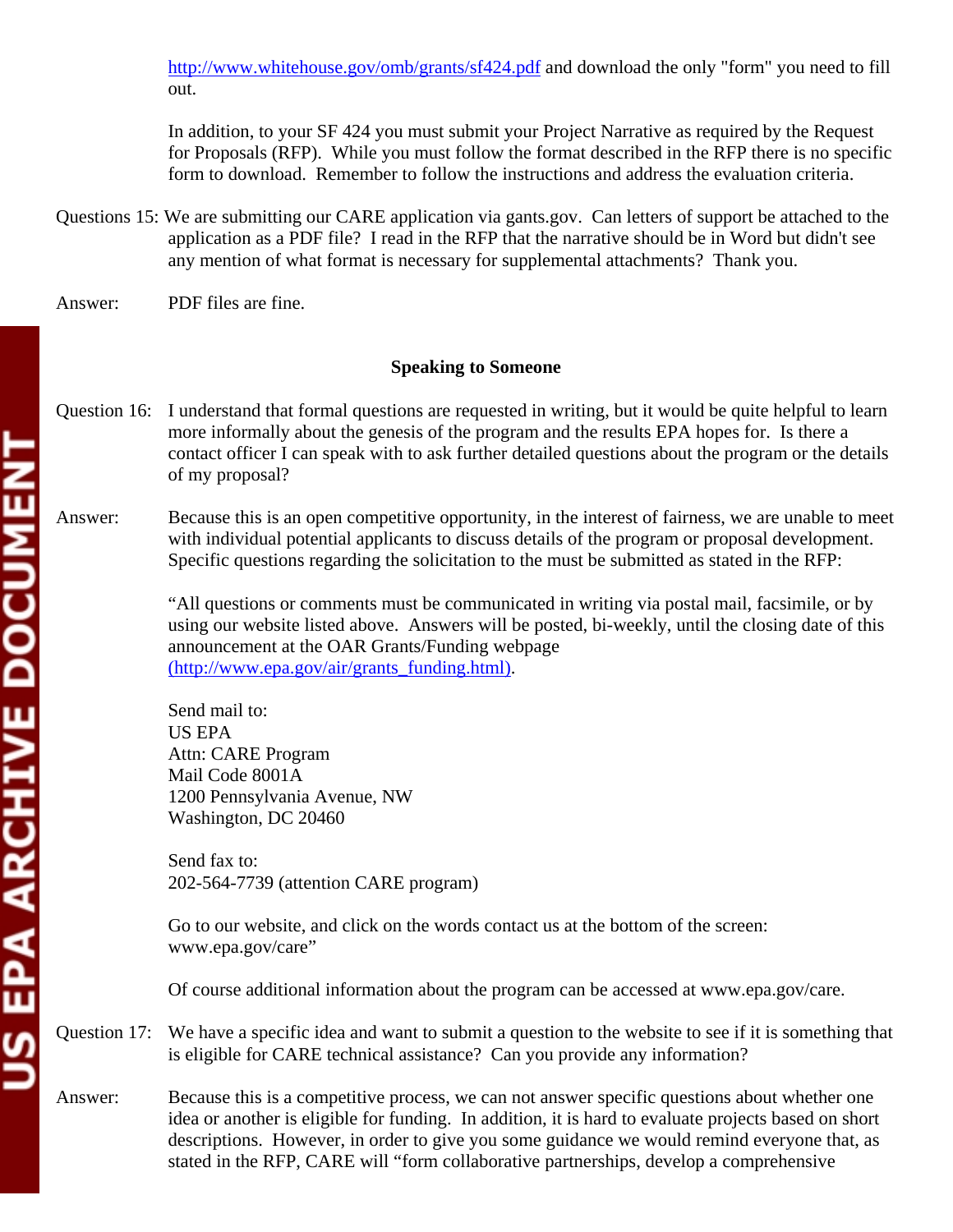understanding of all sources of risk from toxics and environmental pollutants, set priorities, and identify and carry out projects to reduce risks through collaborative action at the local level. CARE's long term goal is to help communities build self-sustaining, community-based partnerships that will continue to improve local environments into the future."

## **Costs and Funding**

|              | Question 18: Is the funding awarded per year or is the total amount to cover both years?                                                                                                                                                                                                                                                                                                                                                                                                                                                                                         |
|--------------|----------------------------------------------------------------------------------------------------------------------------------------------------------------------------------------------------------------------------------------------------------------------------------------------------------------------------------------------------------------------------------------------------------------------------------------------------------------------------------------------------------------------------------------------------------------------------------|
| Answer:      | Funding for the project is awarded for a 2-year period, but the money is provided incrementally.<br>Funding for the second year is contingent on the performance of the award recipient.                                                                                                                                                                                                                                                                                                                                                                                         |
|              | Question 19: Will indirect costs be allowed with the CARE grants? If so, is there a limit on the mount of<br>indirect costs?                                                                                                                                                                                                                                                                                                                                                                                                                                                     |
| Answers:     | Yes, indirect costs are allowed. Any organization claiming indirect costs in its budget, must<br>submit a copy of their approved indirect cost rate, if selected for award. The government would<br>only reimburse indirect costs up to the approved rate                                                                                                                                                                                                                                                                                                                        |
| Question 20: | What projects or project costs are considered ineligible for the CARE grant?                                                                                                                                                                                                                                                                                                                                                                                                                                                                                                     |
| Answer:      | All costs associated with any project must be eligible, allowable, allocable and reasonable.<br>Allowable costs must be consistent with the appropriate OMB cost principles. These are: OMB<br>Cost Principles A_21 for Educational Institutions<br>(http://www.whitehouse.gov/omb/circulars/a021/a021.html); OMB Cost Principles A_87 for<br><b>State, Local and Tribal Governments</b><br>(http://www.whitehouse.gov/omb/circulars/a087/a087_all.html); and OMB Cost Principles<br>A_122 for Non-Profit Organizations (http://www.whitehouse.gov/omb/circulars/a122/a122.htm). |
| Question 21: | If a university and community are applying for this grant together, is there a specific percentage                                                                                                                                                                                                                                                                                                                                                                                                                                                                               |
|              | that has to be allocated to each of the partners?                                                                                                                                                                                                                                                                                                                                                                                                                                                                                                                                |
| Answer:      | No, the percentage is for the partners to decide.                                                                                                                                                                                                                                                                                                                                                                                                                                                                                                                                |
| Question 22: | Can you explain a little more what you mean by "successful applicant cannot use subgrants or<br>subawards to avoid requirements in EPA Grant regulations for competitive procurement by using<br>these instruments to acquire commercial services" (Section IID).                                                                                                                                                                                                                                                                                                                |
| Answer:      | In the past, some organizations have tried to characterize contractual relationships as one of<br>assistance (or subgrants), thereby getting around the competition requirements. This is only a<br>reminder that it is the nature of the relationship that determines whether a contract or subgrant is<br>the appropriate mechanism.                                                                                                                                                                                                                                           |
| Question 23: | A staffer at the federal agency is hoping to work with a local group on a Level I grant. Can a<br>portion of the budget include salary and equipment for their contribution? This is not a pass<br>through.                                                                                                                                                                                                                                                                                                                                                                      |
| Answer:      | While Federal agencies are not eligible to get CARE agreements they can receive reimbursement<br>from the recipient of a CARE agreement for providing services to CARE partnerships. EPA<br>hopes to work with other Federal agencies to encourage them to support communities that<br>receive CARE agreements at no charge.                                                                                                                                                                                                                                                     |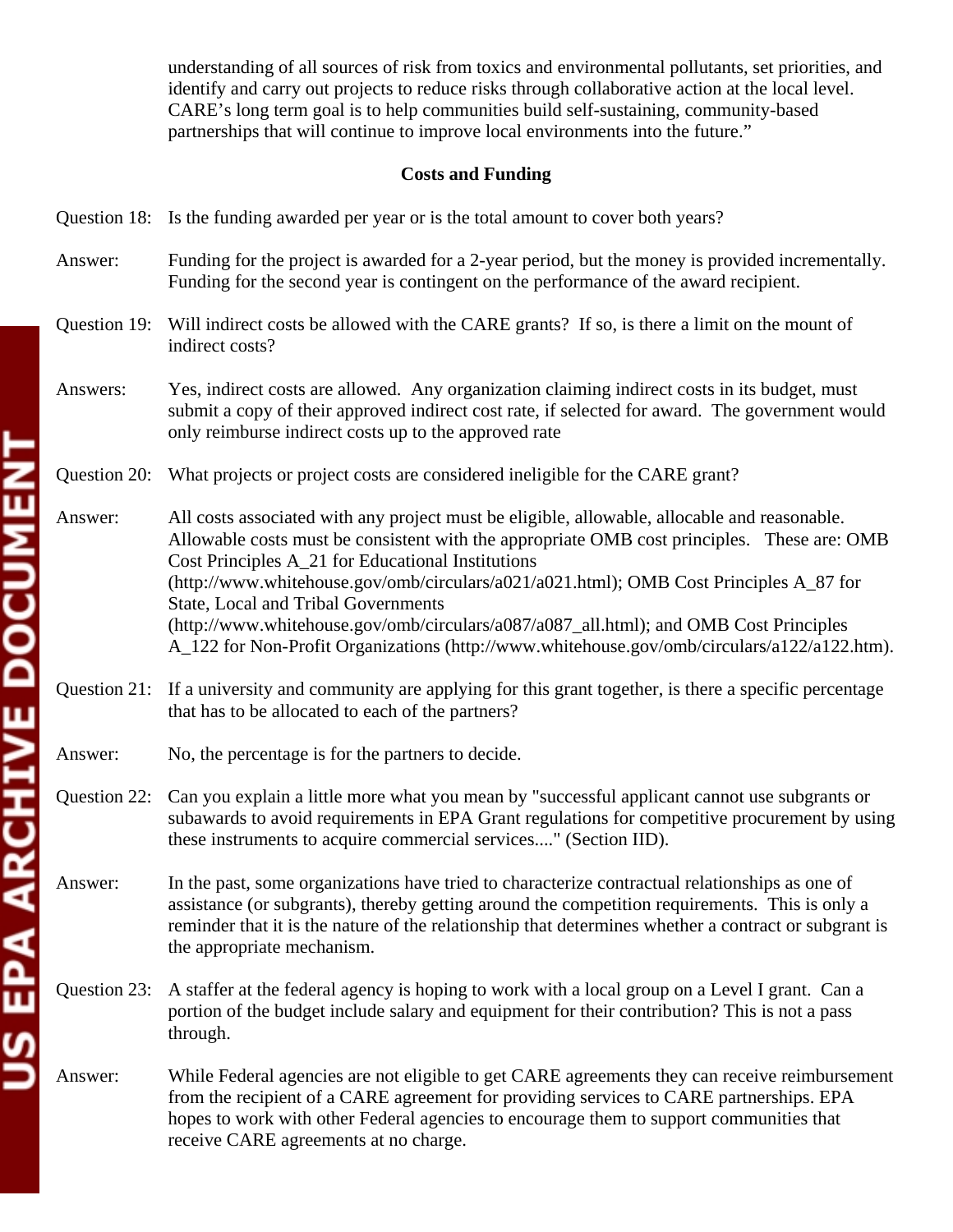- Question 24: Our goal is to work with all sectors of the community to draft state legislation that will allow the creation of an Aquifer Protection Area for a sole-source aquifer. Is this even eligible for CARE?
- Answer: EPA grant funds can not be used for lobbying as the drafting of state legislation would entail.

Questions 25: I can complete a Level I project in 1 year. Can I apply for up to \$100,000 for 1 year?

- Answer: There is nothing in the RFP that says the grant has to be two years long or limits the money to \$50K a year. You must justify why you believe you can do the work half the time but still need all the money.
- Questions 26: Can you tell me when the two conferences that a Level I grant require attendance at would occur so that I can price tickets appropriately? We can be \$580-\$1180 depending upon the month and vacation times.

Answer: The training conference would probably occur between early October to mid November.

## **Bidding Requirements**

Question 27: As the lead sponsor of our application, we are collaborating and proposing to pay for deliverables by a local on the ground not for profit group with whom we have a long working relationship; it is a local member of our national organization. This local group, with strong grassroots connections, is uniquely positioned as a trusted convener locally, but does not have the precise expertise in the issues our proposal will address in their community. We see this as a strong partnership, not subject to putting out to bid.

> A follow up question. To ensure that we reach consensus with a set of grassroots and institutional stakeholders in a well-known and troubled major urban area, we want to include another nonprofit as facilitator with whom we have worked during the last three years. As the prime application sponsor, we need the mentoring and need large group facilitation; our grassroots partner agrees. Does the proposed facilitation work by a nonprofit need to go to bid? *(Received via e-mail)*

Answer: EPA grant regulations requires that procurement transactions be conducted in a manner that provides, to the maximum extent practical, open and free competition. Non-profit organizations and universities whose proposals are tentatively selected for award will be required to follow the procurement standards as outlined in 40 \*CFR 30.41 through 30.48. Local and tribal governmental agencies will be required to follow the procurement standards as outlined in 40 \*CFR 31.36. EPA may request additional documentation regarding subawards/subcontracts when final applications are submitted.  $(* = Code$  of Federal Regulations).

For a copy of 40 CFR, please go to:

[http://www.access.gpo.gov/cgi\\_bin/cfrassemble.cgi?title=200240](http://www.access.gpo.gov/cgi_bin/cfrassemble.cgi?title=200240)

Question 28: If we want to use the services of an employee of one of our partner groups, do we have to go through the competitive procurement process?

Answer: EPA is unable to answer this question without more information as to the status of this partner group employee. If this employee will be paid as a contractor, then that contract would be subject to the competition procedures outlined by the contracting organization. Typically, competition would occur or a satisfactory sole source justification and accompanying cost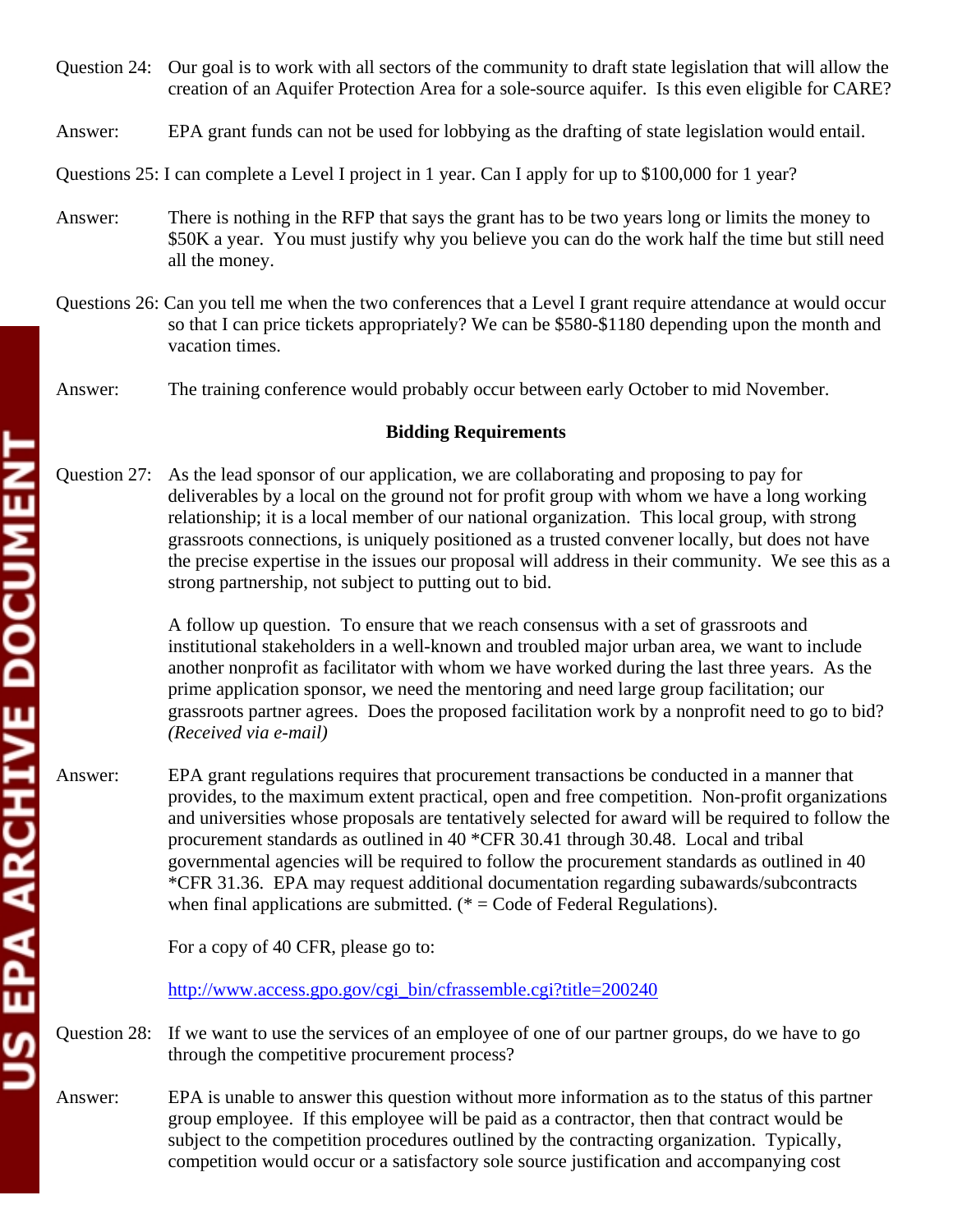## **CARE Definitions**

Question 29: How do you define "risk" as mentioned in the CARE request for initial proposals?

- Answer: Risk is the possibility of a person suffering harm to their health or to the quality of their environment. Risk comes from the exposure of the person or their environment to a toxic substance or pollutant or to the combination several threats. In some cases a substance may be harmful not because it is intrinsically hazardous but because the amount may be so large as to disrupt the natural ecological or biological systems.
- Question 30: Listed under background the paragraph mentions toxic concerns. Could you define toxic concerns?

Would harmful algal blooms and toxic phytoplankton fall under the *other substances in the environment that can cause negative health or environmental impacts?*

Do you consider nitrogen and phosphorous or their toxic outcomes as toxic substances?

Answer: We define toxics as:

"environmental pollutants that cause negative health or environmental impacts. These environmental pollutants can be in the air, water and/or land or in the indoor environment. We are not limiting the term toxics to chemicals listed in one or more statutes or regulations."

Therefore, "toxics concerns" means any interest, worry, anxiety that a community may have because of the existence of toxic substances in its environment and the risks they represent.

 Harmful algal blooms, toxic phytoplankton, nitrogen and phosphorous or their toxic outcomes, would fall under that definition if they were of a sufficient magnitude to cause negative health or environmental impacts in that community.

Question 31: How do you define "community" and "local level?" Specifically, could we apply for work at a statewide level? What about work with a particular community of interest or subpopulation (e.g., children)?

Answer: As stated in the RFP:

"CARE is designed help place-based communities build collaborative partnerships that can work to understand and improve environments at the local level. Since the size of local level place-based communities varies, the Community for a Renewed Environment (CARE) program is not strictly defining the term community. A community is the people living in the same area sharing the same environment, including both residents and businesses. A community will often be in a relatively small area, but in rural locations a larger area would be considered a community. A tribal reservation would normally be considered a community. Eligible CARE partnerships can be formed at the neighborhood level or in larger place-based areas. For purposes of CARE program's focus on building local level capacity, New York City would be considered too large to be a community. However, sections of New York City would be considered communities. Moreover, a subpopulation of a community (e.g., all the schools in a specific area) does not qualify as representing the entire community and would not be eligible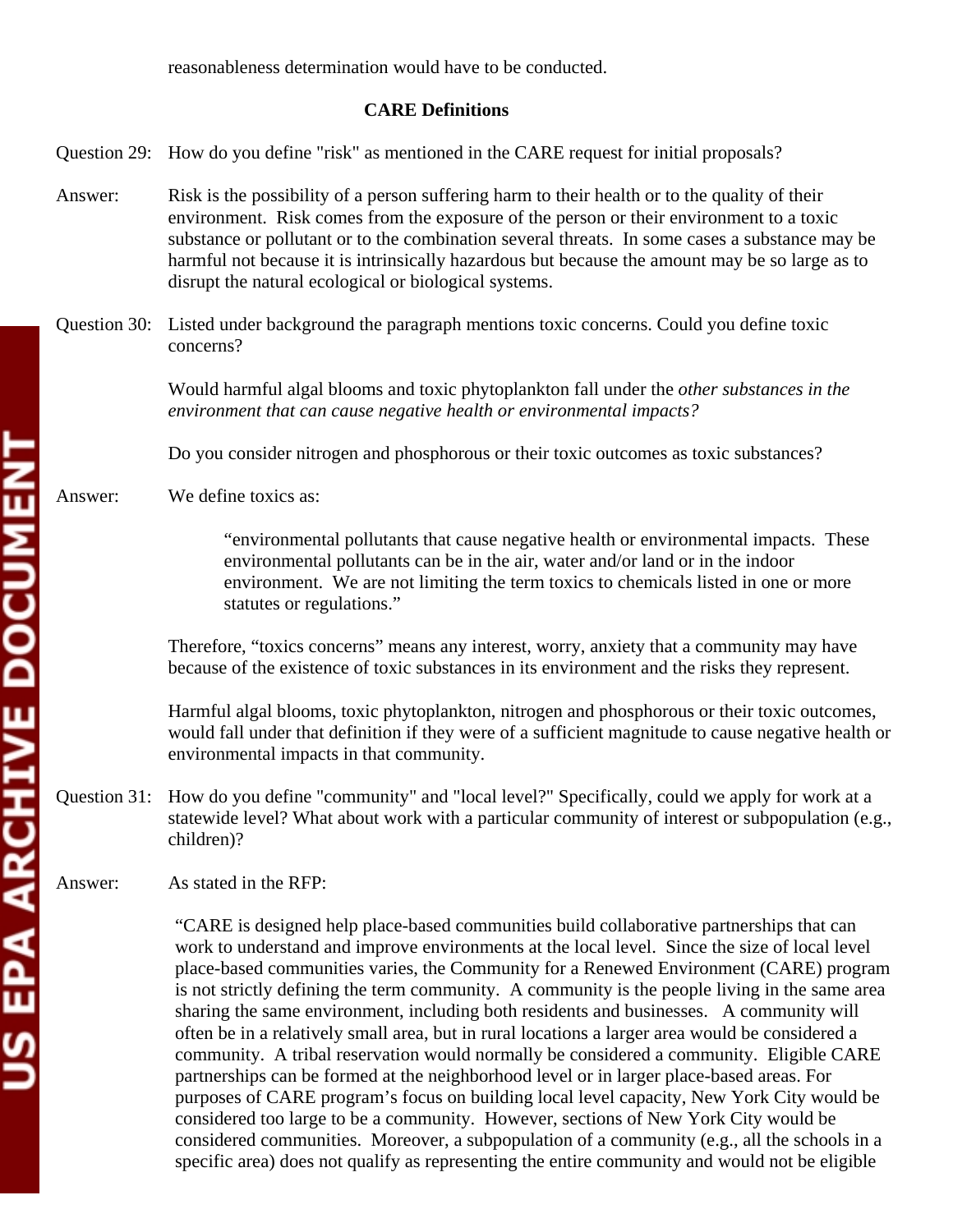for a CARE grant."

Based on this definition, a State is too large of an area and could not be a community. Action at the "local level" means action taken in a community. While a CARE project could, and in many cases will, involve some work that is specific to a subpopulation within a community (such as daycares or schools), those subpopulations would not, by themselves constitute a community. There are certainly many communities that revolve around their local schools, but those schools are not, by themselves, communities.

In addition, a group of locations or subpopulations that are not co-located can not be "joined together" to form a community. For example, all the public housing spread throughout different locations in a city is not a community for purposes of CARE.

## **Leveraging**

Question 32: For Level II applicants, is it better to provide cash or in-kind leveraged funds?

Answer: EPA does not weigh one type more highly than the other.

Question 33: I know it says no match required, but if we have matching funds, should we list them?

Answer: It is your decision whether or not to list matching funds. You should examine the evaluation criteria and see whether listing the matching funds help you demonstrate that you meet the criteria. If you do, you should be prepared to account for them during the project.

## **Working with EPA**

Question 34: When EPA says we can lend technical expertise, what does that mean? What level of technical support will the EPA provide? For example, if we are interested in identifying multiple sources of exposure for a cumulative risk assessment, will EPA be able to provide modeling expertise to help us identify those sources of highest health risk? Or, would we need to bring on an academic partner that could provide that level of technical expertise? Do we need to specify in the application what type of assistance we might need from EPA?

Answer: You do not have to specify the type of assistance you might need. In general EPA sees its role as providing tools, technical assistance and other support. That support can come in the all phases of the CARE project based on the needs of the community. One place you can go to find the kinds of information and tools that EPA has is the CARE Resource Guide which can be found on the CARE website.

> Please note that the specific assistance provided will depend on the situation and needs of the community and will be worked out by the EPA Project Officer and the selected applicants in the performance of the work supported.

> In some cases EPA's technical support could include modeling support. It should be noted that the CARE program has a bias for action. In general, we do not believe that full scale cumulative risk assessments are necessary or appropriate for CARE projects. They are usually too expensive and time consuming. We believe in using screening level assessments, which can include modeling, to help prioritize risks so that communities can move more quickly to take actions that will reduce risk.

Question 35: What is the list of EPA voluntary programs to choose from for the Level II awards?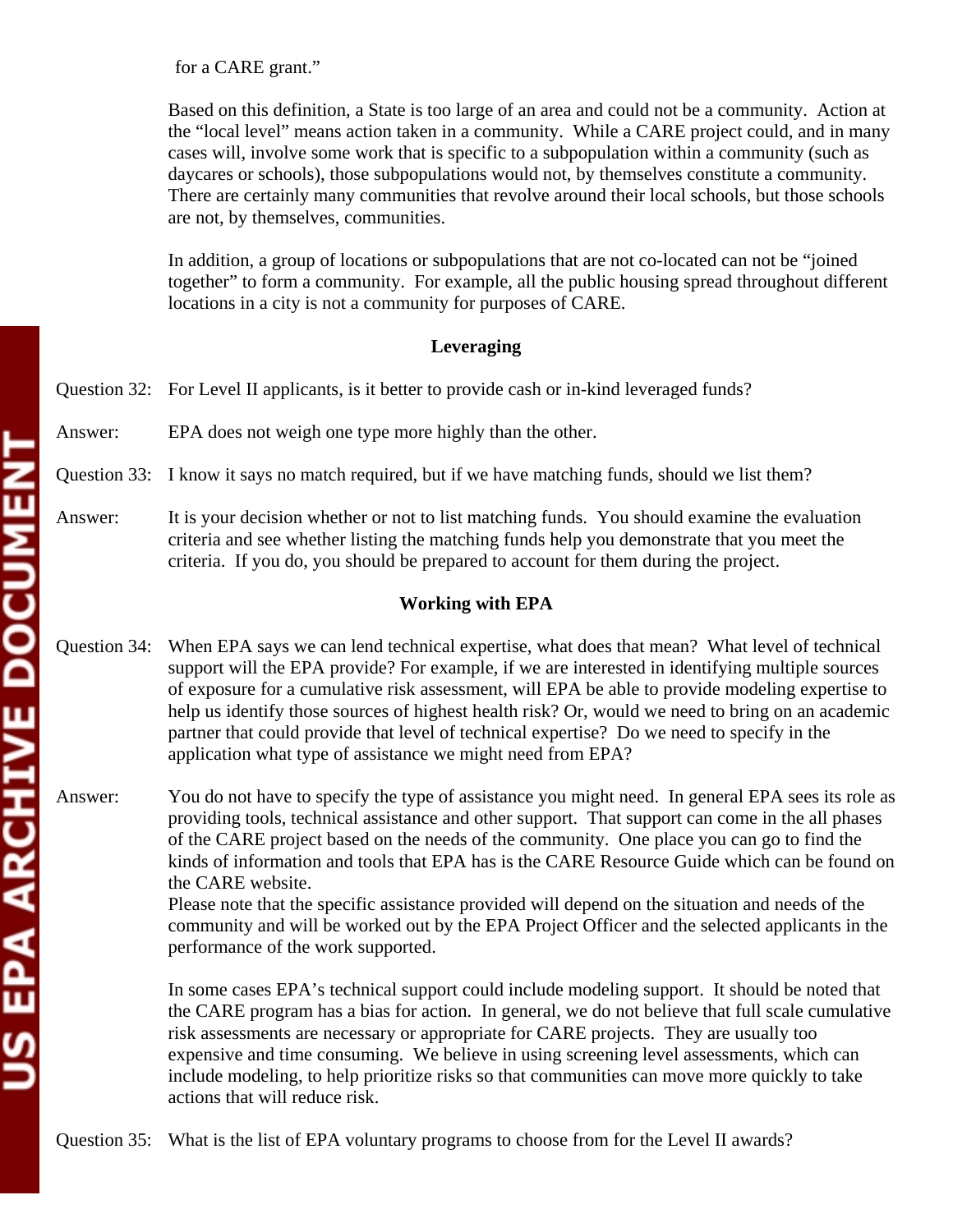Answer: EPA has produced the Voluntary Program Guide which can be found on the CARE website. However, for purposes of applying to the RFP, you do not need to include the specific set of voluntary programs you plan to carry out. It is expected that a community partnership will work with EPA and the State to examine possible voluntary programs that will address the community's priority risks.

Question 36: Is it mandatory to promote or carry out only EPA's voluntary programs?

- Answer: No. While we expect CARE projects to focus on voluntary programs to reduce the impact of toxics and environmental pollutants, we do not require or expect that only EPA voluntary programs will be used. EPA staff will work with the community partnership and provide information on EPA's and other programs. In addition, the other partners will also provide information on other voluntary programs they have or know about. The partnership will then select the programs that best meet their needs and resources.
- Question 37: In the RFP, section "5 Utilization of EPA voluntary programs", under the category two section, there is mention of two voluntary programs "pollution prevention" and "Make a Difference Campaign Programs". I can not find either of these two on the list of voluntary programs listed in the resources. Can you tell me the url to find descriptions of these two programs?

Are new proposals expected to include EPA's voluntary programs already in existence as part of their program goals/objectives?

Answer: The URL for the pollution prevention program is: http://www.epa.gov/p2/. The URL for the Make a Difference Campaign is: http://www.epa.gov/osw/students/choices.htm. More importantly, applicants do not need, and are not expected, to decide at this point what voluntary programs they will use. The decision of what programs to implement need to be made collaboratively by the stakeholder partnership.

#### **CERCLA and Monitoring**

Question 38: Your note, below, says that groups around sites that are CERCLA cleanup sites do not qualify. Can you explain? Do you mean that Superfund related PROJECTS would not be eligible (e.g., the kinds of projects that are eligible under the TAG program)? Or did you mean if the site is a CERCLA site, no matter what you propose in the community, it would not be eligible? Or, put another way, would a project be eligible if it involved a Superfund site IF the project clearly was not about the Superfund cleanup of that site. For example, would sampling for potential airborne emissions (should the community desire that) downwind be a potentially eligible project -- as that has zero to do with the CERCLA cleanup at the site? Or perhaps a series of mediated meetings with site management on pollution prevention technologies -- as that is not related to CERCLA either??? I went through the guidelines and FAQs and other things, and didn't get a clear answer to this. Any help you can offer would be appreciated.

Answer: The CARE grants can't be used to fund work that is typically done under Superfund, e.g., funding cleanup work at a Superfund site or hiring a technical advisor to assist a community in understanding issues associated with a Superfund site cleanup. A community that has a Superfund site in it can be eligible for a CARE grant to assess toxic problems in their community beyond the Superfund site, and to identify ways to reduce the risks from these toxic problems.

> Something like air sampling unrelated to the Superfund site could be covered by a CARE grant, but, a project that seek to use existing air emissions information from sources such as the EPA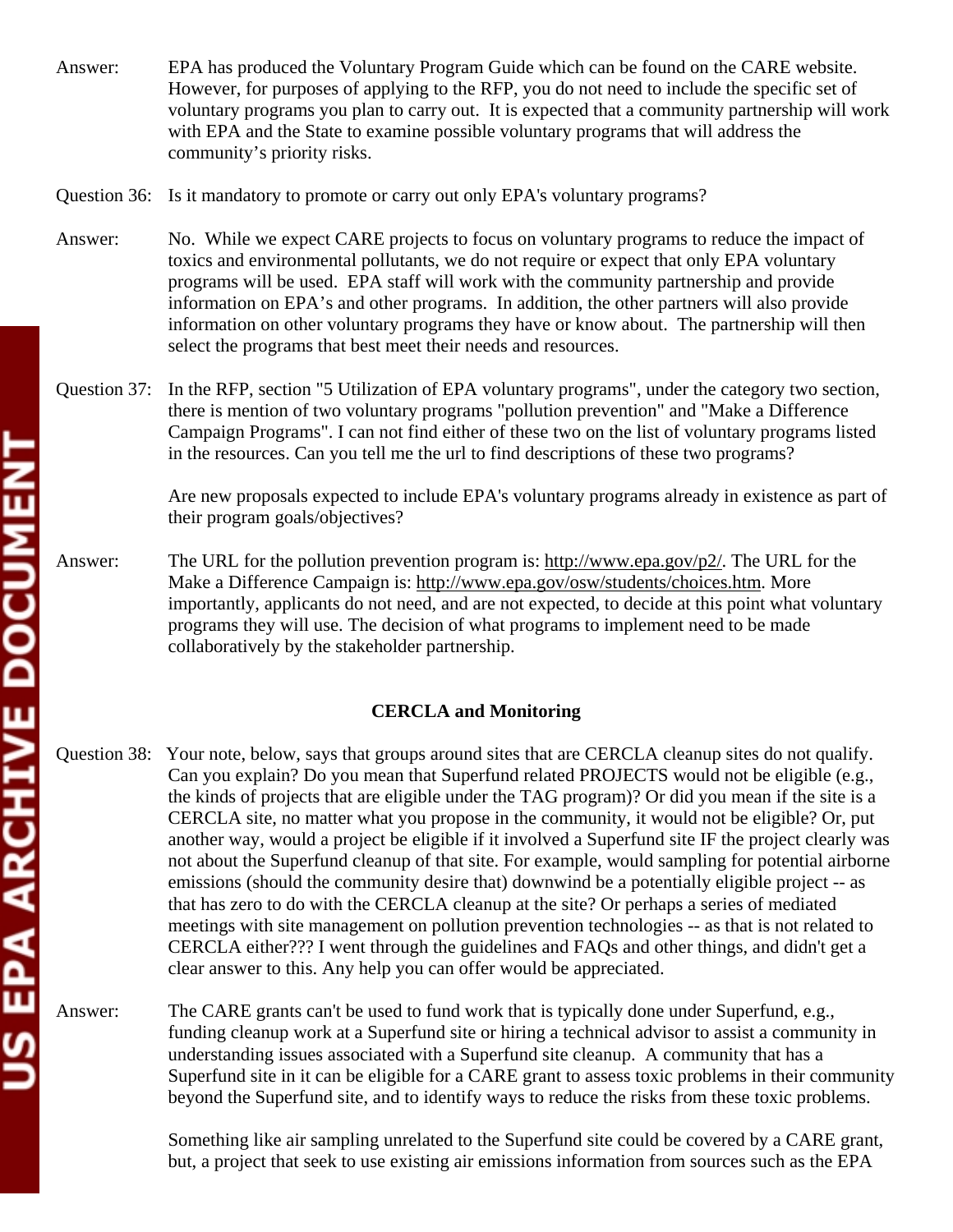Toxics Release Inventory to prioritize toxic problems in a community may be a better CARE project. CARE projects are designed to use readily available information to set priorities and get quickly to risk reduction efforts as opposed to air emission sampling which can be very expensive and time consuming. Air sampling may be necessary for some communities, but funding for this kind of more detailed assessment activity would more likely come from the air monitoring program.

## **Threshold Criteria**

Question 39: Does our project meet the Level II threshold eligibility if our stakeholder group was formed to address a known problem rather than our specific stakeholder group identifying the priority problem?

Answer: In order to meet the Level II threshold eligibility criteria, as stated in the RFP you must represent a partnership that has"... completed a detailed examination of toxics and environmental pollutants in the community which includes more than one environmental media, come to consensus on the specific community priorities for risk reduction, and be prepared to choose a risk reduction to address community priorities and mobilize the community and its partners to carry out this plan."

> Based on the limited information provided, it does not appear that your project meets the established threshold criteria.

Questions 40: I am facilitating a PACE EH process in my community and would like to apply for CARE II funding. Our process will not be complete by the deadline for applications but we expect that it will be completed by the time the funding would arrive in Oct/Nov. 08, we will have come to consensus on the specific community priorities for risk reduction and have a draft plan of action. However, in the CARE RFP, it states that to apply for a CARE II grant, "the applicant must have come to consensus on the community priorities for risk...". Can we still apply although we are only 1/3 of the way through our process? We would hate to have to wait another year to begin implementing risk reduction activities. Thank you for responding to this question!

## Answer: The language of the RFP is what matters. All Level II applications will need to meet the Threshold Criteria which states the applicant:

- must have completed a detailed examination of all or most of the toxic risks in the community including all environmental media (air, water, etc.).
- must have come to consensus on the specific community priorities for risk reduction.
- must be prepared to choose a risk reduction program to address community priorities.

This language means the applicant must meet the Threshold criteria at the time of application.

# **Locations for CARE Communities**

Question 41: Are the LEVEL I awards earmarked for big cities with large populations? With a population of 52,000 would our city be in the running for a Level I grant award?

Answer: None of the cooperative agreements are earmarked for any size of community. EPA is looking for a variety of projects in communities of different sizes with varying types of organizations.

# **Length of CARE Agreement**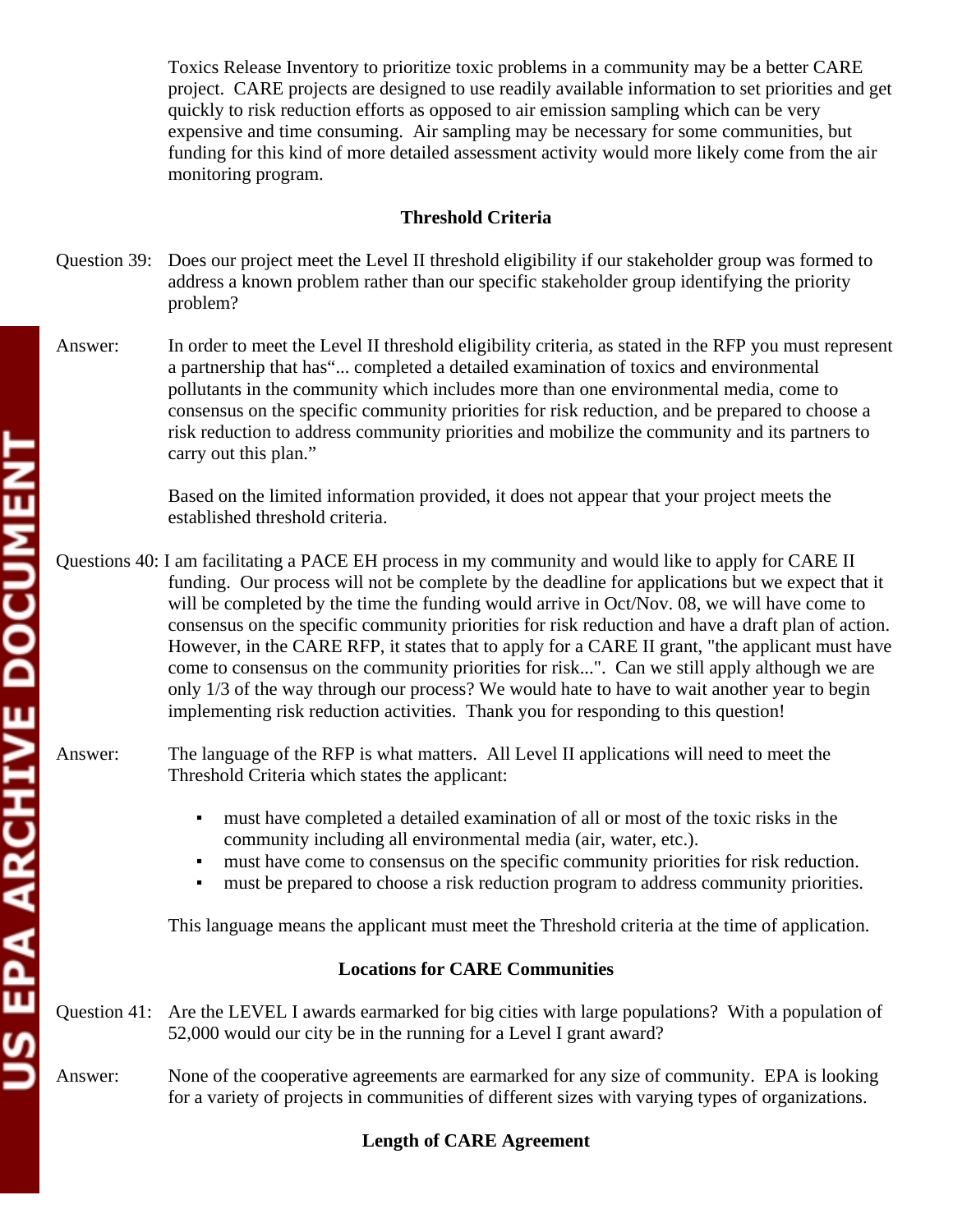Question 42: Our organization is applying for a CARE grant- level I. Is it possible to complete the work in one year instead of two?

Answer: EPA expects that it will take more than a year for a community to achieve the goals of a Level I agreement - i.e. create a broad based stakeholder group, examine the toxics and environmental pollutants risks in the community and achieve consensus on priority risk, etc.. However, there is no problem if the community can achieve those results in a year or less.

#### **Future CARE Competitions**

Question 43: Will there be another round of similar CARE funding in '09?

Are you going to be running the grant competition every year?

- Answer: It is our intent to continue the CARE program and fund additional cooperative agreements in the future but that will depend on future appropriations and budget decisions.
- Question 44: Should I submit my grant this year with the hope that if it doesn't get funded this year, it might be funded next year or the year after that?
- Answer: No. EPA will not save applications that are not awarded this year and use them in future competitions.

#### **Is My Project Eligible for Funding?**

Questions 45: We are a very rural area in on St. John in the US Virgin Islands with only 1500 people. We have stormwater pollutants entering ocean and damaging coral, need for rainwater cistern drinking water to be purified in homes, and an old auto junkyard needing detox and removal. Are any of these needs eligible?

> I am wondering if unsewered communities that discharge to a drainage tile which ultimately goes to a drainage ditch and/or stream would be considered a toxic exposure and would qualify for this CARE program?

Are there grants available for meth cleanup?

Will the CARE Program fund initiatives related to lead poisoning prevention?

We would like to produce and distribute to the residents of our small community, a video outlining how they can prepare for and protect themselves from, these hazards in the event of a release of some kind. We were wondering if funding under the Care Program would be applicable to this application.

Answer: We can not answer specific questions about whether one idea or another is eligible for funding. Not only is it unfair to the other applicants to prejudge a specific idea, it is hard to evaluate projects based on short descriptions. However, in order to give you some guidance we would remind everyone that, as stated in the RFP, under the CARE program communities form collaborative partnerships, develop a comprehensive understanding of all sources of risk from toxics, set priorities, and identify and implement projects to reduce risks through collaborative action at the local level. CARE's long term goal is to help communities build self-sustaining, community-based partnerships that will continue to improve local environments into the future.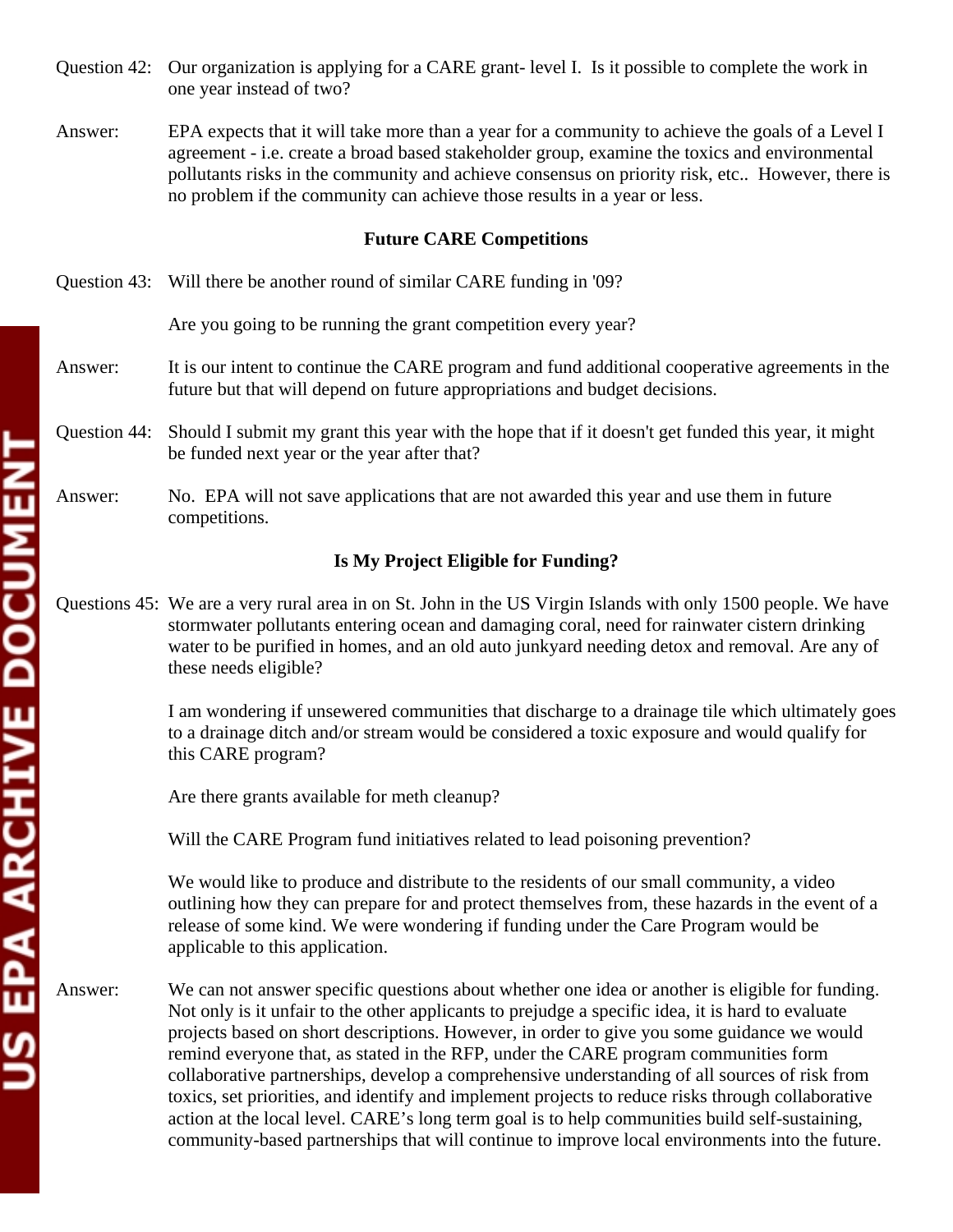Therefore, a particular action could be eligible for funding if it was part of a larger CARE project but CARE does not simply fund the implementation of a specific project.

## **Multi-Media**

Questions 46: Do the projects considered for the CARE grants have to be multi-media, or can the projects be limited to one media (e.g. air)?

> Is it correct to say that we cannot limit its program to multiple sources of contamination to a single medium (like a waterway) without having that medium come out on top during the risk assessment?

- Answer: The CARE program is designed to be a multi media program. We expect communities with a Level I agreement to analyze toxic risks in all media. In order to pass the threshold criteria to be considered for a Level II agreement, a community would have to do have completed a screening level, multi media assessments of toxics in their community. At that point a community which has examined risks from different media would be allowed to set their priorities as they see fit and those priorities could be in one media.
- Question 47: In a previous project in the targeted community, we had assessed air and soil contamination, but not water. Are we required to examine all three media - air, soil, and water - or is two enough?

## Answer: If you look at the threshold criteria it says: "the partnership must have completed a detailed examination of toxics in the community which includes more than one environmental media (air, water, etc.)" (emphasis added)

- Question 48: We are planning to submit an application to address Lead Poisoning and the problems associated with Mold and the problem is trying to identify the multi-media for both pollutants. Air is a media for both and water can easily be identified with Lead but not with Mold. Since we would be addressing two issues would both medias have to address both issues? Could physical contact be accepted as a media? Physical contact in the case of Lead would be actual digestion and with mold it would be if some touched visible mold or got it on their clothing.
- Answer: For purposes of the CARE program we generally consider the indoor environment to be one media and drinking water to be another. Physical contact is not a media, for a pollutant to impact the body, something (matter or energy) must have some contact with the human body. Please remember that being multi-media is only one requirement of the CARE Program. The CARE Program is very competitive, your application will need to do a good job addressing all the CARE Evaluation Criteria in order to successfully compete for funding.

#### **Difference between Grant and Cooperative Agreement**

Question 49: I am unsure what the difference is between a grant and cooperative agreement.

Answer: A cooperative agreement is a type of grant in which EPA has substantial involvement with the grantee and the project.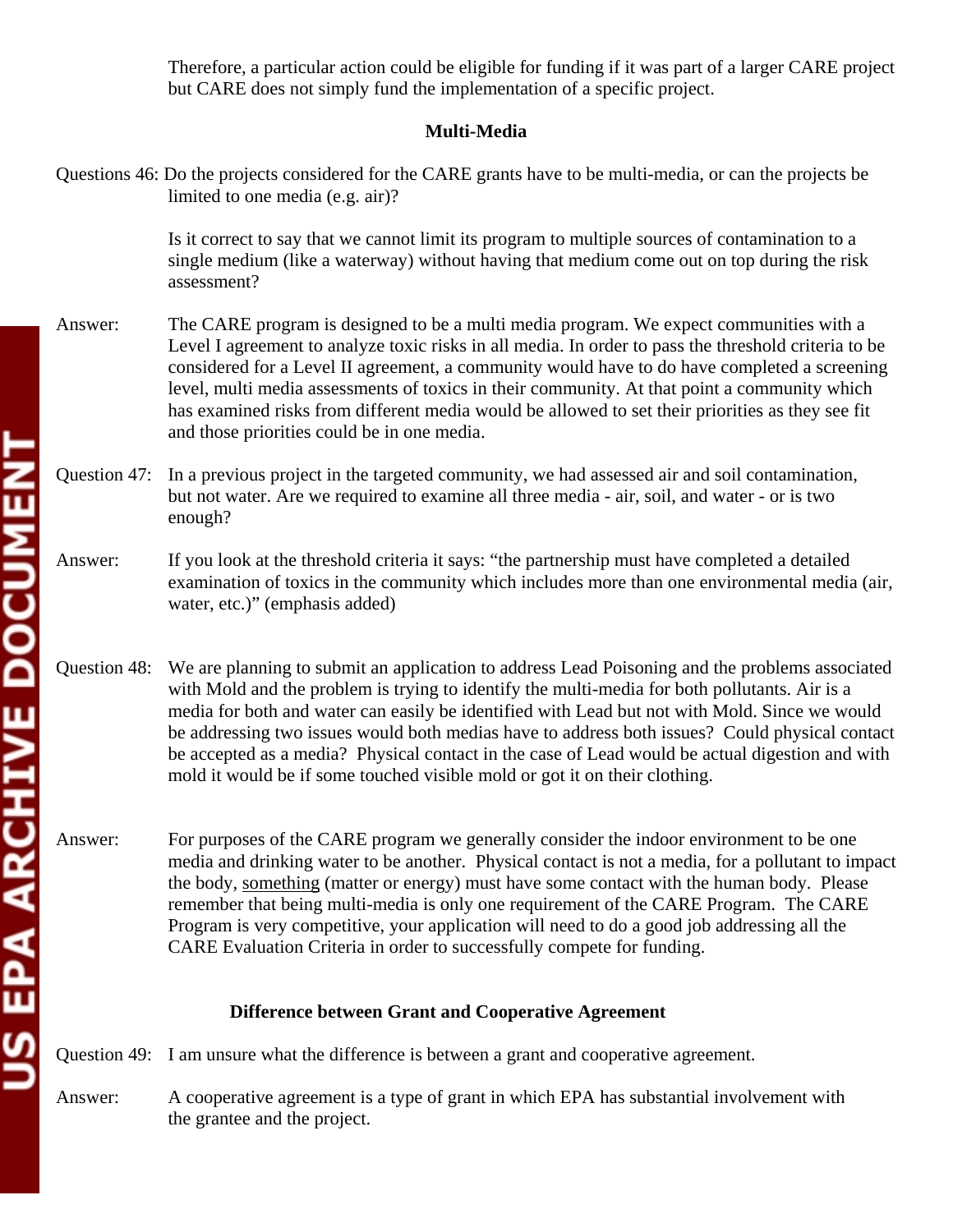# Questions 50: 1: Have you had more interest in Level 1 or Level 2 funding? 2: How many proposals did you receive last year total (Level I & Level II)? Thanks.

Answer: We do not keep track of the number of people expressing interest in the program, much less whether they are interested in Level I or Level II cooperative agreements. Last year we received 130 proposals and there were substantially more Level I proposals then Level II proposals.

# **CARE Training Seminars**

- Questions 51: I have a question about the CARE Grant. Would an applicant be able to apply for the CARE Grant if they had missed the three CARE Internet Seminars?
- Answer: Please feel free to apply. There is no requirement that you attend any of the seminars. However, if you want you can listen to the seminar and see the presentation at http://www.cluin.org/live/archive.cfm.

# **Questions and Answers about the CARE RFP Addition Questions – 1st addendum**

# **Educational Institutions and Related Organizations**

Question 52:I am writing to request clarification of the eligibility requirements for the above referenced solicitation. According to the first paragraph under Eligibility Information on Page 15, "…colleges, and universities could be eligible to apply for CARE funds." However, on the next page, in the paragraph regarding non-profit organizations, it says, "For this purpose, the term non-profit organization" excludes (i) colleges and universities…" I represent The University of - ------------- Center for Research). We are a private, non-profit organization (501c3) affiliated with the University of ----------, and handles the administrative and financial functions of grants for the university. Are we eligible to submit a proposal to this initiative?

> Would a self-supporting program of a state-supported (public) university be an eligible applicant?

Answer: Colleges and universities as well as non-profit organizations can apply for CARE. The only thing is an organization must be either one or the other. This is due to the existence of some administrative differences in the handling of grants to colleges as opposed to nonprofits. For example, the requirements of OMB circular A-122 apply to non-profits and the requirements of OMB circular A-21 apply to institutions of higher learning.

Question 53: Could you clarify that for me, and if a public school was to apply, how might that application might look for consideration?

Answer: A public school would be considered an agency of local government and thus eligible. A local chapter of a Parent Teacher Association or similar organization would be considered a nonprofit. EPA would judge an application from a school the same as other applications. Please note that while a school would be part of a community a school in and of itself is not a community. As we stated in the RFP: